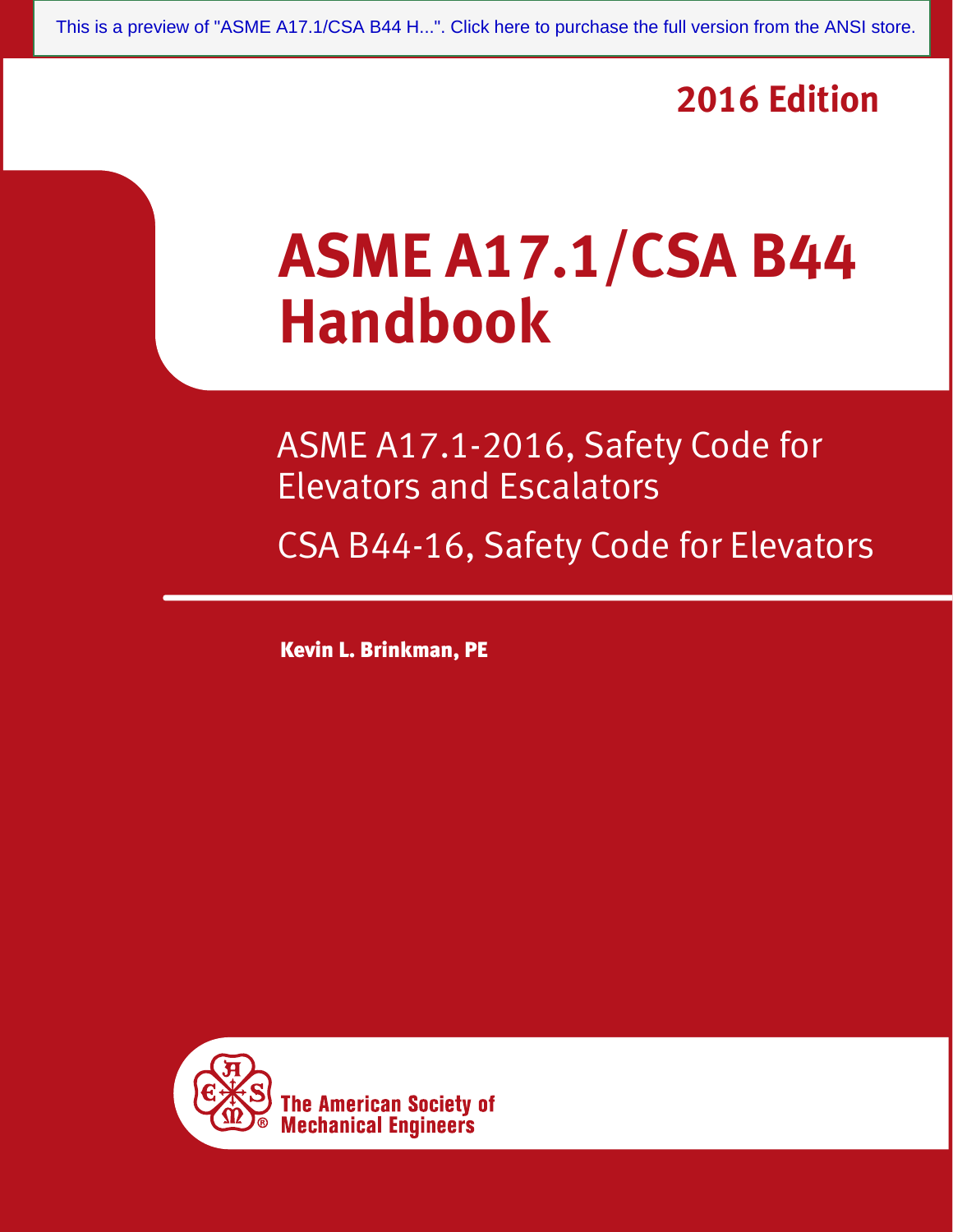## **2016 Edition**

## **ASME A17.1/CSA B44 Handbook**

**ASME A17.1-2016, Safety Code for Elevators and Escalators**

**CSA B44-16, Safety Code for Elevators**

Kevin L. Brinkman, PE



The American Society of<br>Mechanical Engineers

**Two Park Avenue • New York, NY • 10016 USA**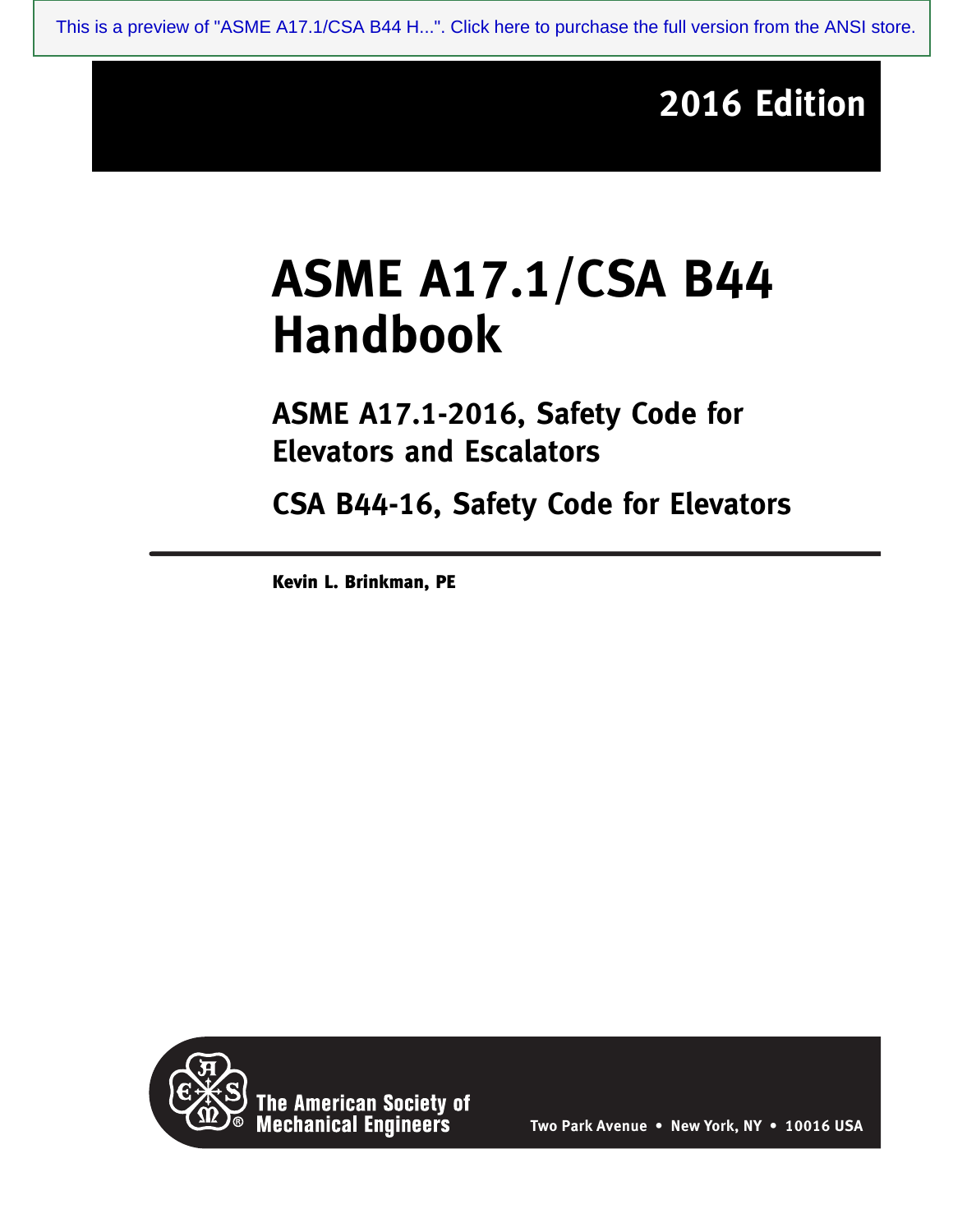[This is a preview of "ASME A17.1/CSA B44 H...". Click here to purchase the full version from the ANSI store.](https://webstore.ansi.org/Standards/ASME/ASMEA17CSAB44HB2016?source=preview)

No part of this document may be reproduced in any form, in an electronic retrieval system or otherwise, without the prior written permission of the publisher.

The American Society of Mechanical Engineers Two Park Avenue, New York, NY 10016-5990

Copyright © 2017 by THE AMERICAN SOCIETY OF MECHANICAL ENGINEERS All rights reserved Printed in U.S.A.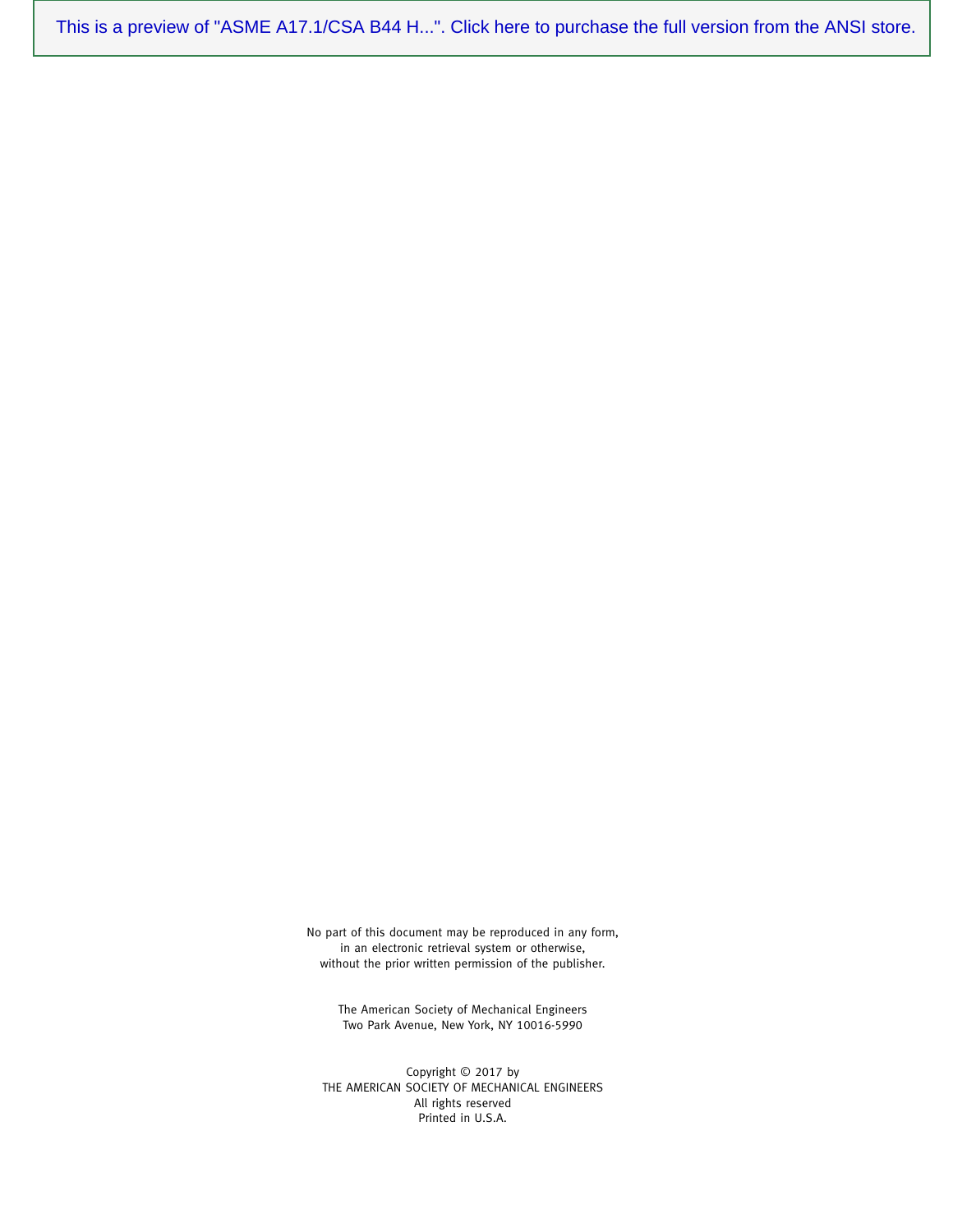[This is a preview of "ASME A17.1/CSA B44 H...". Click here to purchase the full version from the ANSI store.](https://webstore.ansi.org/Standards/ASME/ASMEA17CSAB44HB2016?source=preview)

#### **CONTENTS**

|        |                                                                   | vii            |
|--------|-------------------------------------------------------------------|----------------|
|        |                                                                   | viii           |
|        |                                                                   | xii            |
|        |                                                                   | xiii           |
| Part 1 |                                                                   | 1              |
| 1.1    |                                                                   | 1              |
| 1.2    |                                                                   | 1              |
| 1.3    |                                                                   | 3              |
| Part 2 |                                                                   | $\overline{4}$ |
|        |                                                                   | $\overline{4}$ |
| 2.1    | Construction of Hoistways and Hoistway Enclosures                 | $\overline{4}$ |
| 2.2    |                                                                   | 20             |
| 2.3    |                                                                   | 26             |
| 2.4    | Vertical Clearances and Runbys for Cars and Counterweights        | 29             |
| 2.5    | Horizontal Car and Counterweight Clearances                       | 33             |
| 2.6    |                                                                   | 39             |
| 2.7    | Machinery Spaces, Machine Rooms, Control Spaces, and Control      | 39             |
| 2.8    | Equipment in Hoistways, Machinery Spaces, Machine Rooms,          |                |
|        |                                                                   | 52             |
| 2.9    | Machinery and Sheave Beams, Supports, and Foundations             | 65             |
| 2.10   | Guarding of Equipment and Standard Railing                        | 68             |
| 2.11   |                                                                   | 68             |
| 2.12   | Hoistway Door Locking Devices and Electric Contacts, and Hoistway |                |
|        |                                                                   | 94             |
| 2.13   | Power Operation of Hoistway Doors and Car Doors                   | 104            |
| 2.14   | Car Enclosures, Car Doors and Gates, and Car Illumination         | 125            |
| 2.15   |                                                                   | 143            |
| 2.16   |                                                                   | 152            |
| 2.17   |                                                                   | 156            |
| 2.18   |                                                                   | 170            |
| 2.19   | Ascending Car Overspeed and Unintended Car Movement               |                |
|        |                                                                   | 176            |
| 2.20   |                                                                   | 189            |
| 2.21   |                                                                   | 199            |
| 2.22   |                                                                   | 200            |
| 2.23   | Car and Counterweight Guide Rails, Guide-Rail Supports, and       | 207            |
| 2.24   |                                                                   | 211            |
| 2.25   |                                                                   | 229            |
| 2.26   | Operating Devices and Control Equipment                           | 244            |
| 2.27   | Emergency Operation and Signaling Devices                         | 314            |
| 2.28   |                                                                   | 365            |
| 2.29   |                                                                   | 365            |
|        |                                                                   |                |
| Part 3 |                                                                   | 367<br>367     |
| 3.1    | Construction of Hoistways and Hoistway Enclosures                 | 367            |
|        |                                                                   |                |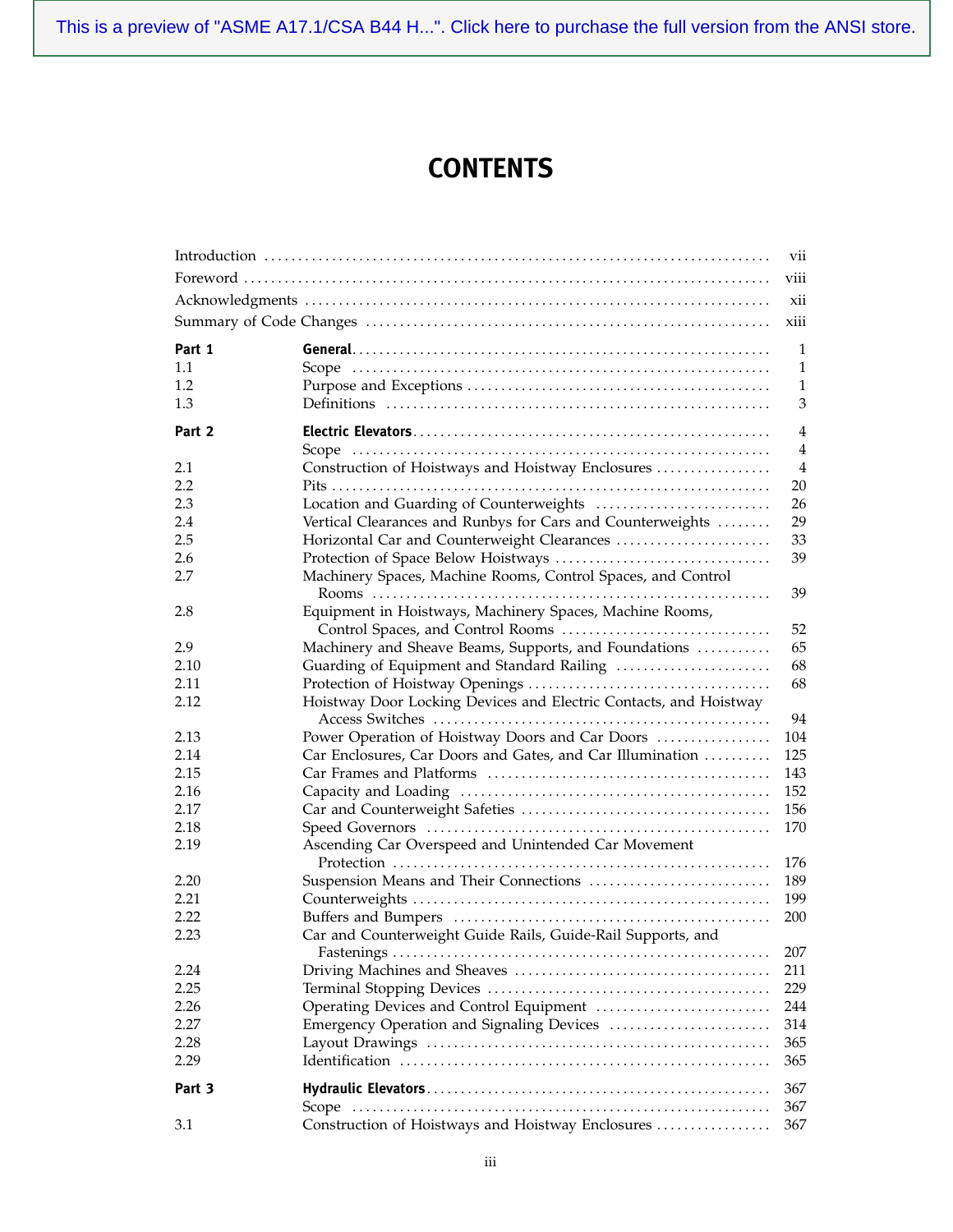| 3.4    | Bottom and Top Clearances and Runbys for Cars and            |     |
|--------|--------------------------------------------------------------|-----|
|        |                                                              | 368 |
| 3.6    |                                                              | 370 |
| 3.7    | Machinery Spaces, Machine Rooms, Control Spaces, and Control | 370 |
| 3.11   |                                                              | 371 |
| 3.14   | Car Enclosures, Car Doors and Gates, and Car Illumination    | 371 |
| 3.15   |                                                              | 371 |
| 3.16   |                                                              | 372 |
| 3.17   | Car Safeties, Counterweight Safeties, Plunger Gripper,       |     |
|        |                                                              |     |
|        |                                                              | 372 |
| 3.18   |                                                              | 376 |
| 3.19   |                                                              | 380 |
| 3.21   |                                                              | 382 |
| 3.22   |                                                              | 382 |
| 3.23   | Guide Rails, Guide-Rail Supports, and Fastenings             | 382 |
| 3.24   |                                                              | 382 |
| 3.25   |                                                              | 383 |
| 3.26   |                                                              | 384 |
| 3.27   |                                                              | 386 |
| 3.28   |                                                              | 386 |
|        |                                                              |     |
| Part 4 | Elevators With Other Types of Driving Machines               | 387 |
| 4.1    |                                                              | 387 |
| 4.2    |                                                              | 392 |
| 4.3    |                                                              | 398 |
| Part 5 |                                                              | 400 |
| 5.1    |                                                              | 400 |
| 5.2    |                                                              | 407 |
| 5.3    |                                                              | 410 |
| 5.4    |                                                              | 418 |
| 5.5    |                                                              | 420 |
|        |                                                              | 422 |
| 5.6    |                                                              |     |
| 5.7    |                                                              | 426 |
| 5.8    |                                                              | 432 |
| 5.9    |                                                              | 433 |
| 5.10   |                                                              | 437 |
| 5.11   |                                                              | 440 |
| 5.12   |                                                              | 440 |
| Part 6 |                                                              | 441 |
| 6.1    |                                                              | 441 |
| 6.2    |                                                              | 473 |
| Part 7 |                                                              | 489 |
|        |                                                              | 489 |
| 7.1    | Power and Hand Dumbwaiters Without Automatic Transfer        |     |
|        |                                                              | 489 |
| 7.2    | Electric and Hand Dumbwaiters Without Automatic Transfer     |     |
|        |                                                              | 492 |
| 7.3    | Hydraulic Dumbwaiters Without Automatic Transfer Devices     | 496 |
| 7.4    | Material Lifts Without Automatic Transfer Devices            | 496 |
| 7.5    | Electric Material Lifts Without Automatic Transfer Devices   | 501 |
| 7.6    | Hydraulic Material Lifts Without Automatic Transfer Devices  | 503 |
|        |                                                              | 504 |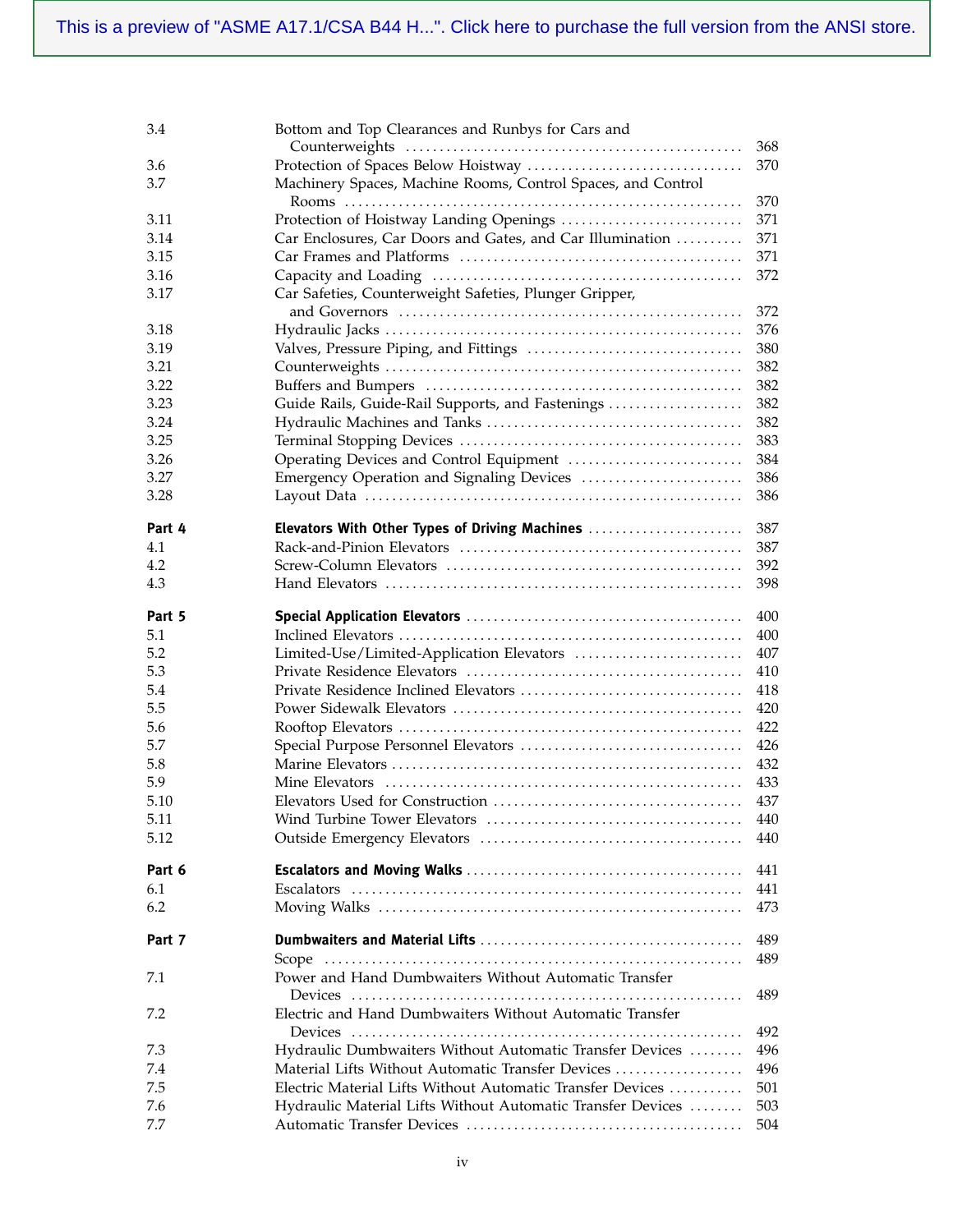| 7.8  |                                                               |  |
|------|---------------------------------------------------------------|--|
| 7.9  |                                                               |  |
| 7.10 | Hydraulic Material Lifts With Automatic Transfer Devices  510 |  |

| Part 8 |                                                  | 511 |
|--------|--------------------------------------------------|-----|
| 8.1    |                                                  | 511 |
| 8.2    |                                                  | 512 |
| 8.3    | Engineering Tests, Type Tests, and Certification | 523 |
| 8.4    |                                                  | 529 |
| 8.5    | Escalator and Moving Walk Seismic Requirements   | 537 |
| 8.6    | Maintenance, Repair, Replacement, and Testing    | 539 |
| 8.7    |                                                  | 562 |
| 8.8    |                                                  | 594 |
| 8.9    |                                                  | 594 |
| 8.10   |                                                  | 595 |
| 8.11   |                                                  | 611 |
| 8.12   |                                                  | 616 |

| Part 9 |                                                                      |  |
|--------|----------------------------------------------------------------------|--|
|        |                                                                      |  |
|        |                                                                      |  |
|        |                                                                      |  |
|        | Accredited Elevator/Escalator Certification Organization (AECO)  628 |  |
|        |                                                                      |  |
|        |                                                                      |  |
|        |                                                                      |  |

#### **Nonmandatory Appendices**

| A |                                                                      | 633 |
|---|----------------------------------------------------------------------|-----|
| B |                                                                      | 633 |
| C |                                                                      | 633 |
| D | Rated Load and Capacity Plates for Passenger Elevators               | 633 |
| E | Elevator Requirements for Persons With Physical Disabilities         |     |
|   |                                                                      | 633 |
| F | Ascending Car Overspeed and Unintended Car Movement                  |     |
|   |                                                                      | 633 |
| G |                                                                      | 633 |
| H |                                                                      | 633 |
| I |                                                                      | 633 |
| J | Relationship of Pit Ladder to Hoistway Door Unlocking Means          | 634 |
| K |                                                                      | 634 |
| L | Index of Alteration Requirements for Electric Elevators, Hydraulic   |     |
|   |                                                                      | 634 |
| M | Inertia Application for Type A Safety Device Location of Test        |     |
|   |                                                                      | 634 |
| N | Recommended Inspection and Test Intervals in "Months"                | 634 |
| P |                                                                      | 634 |
| Q | Explanatory Figures for the Definitions of Elevator Machinery Space, |     |
|   | Machine Room, Control Space, Control Room, Remote Machine            |     |
|   |                                                                      | 634 |
| R | Inspection Operation and Hoistway Access Switch Operation            |     |
|   |                                                                      | 634 |